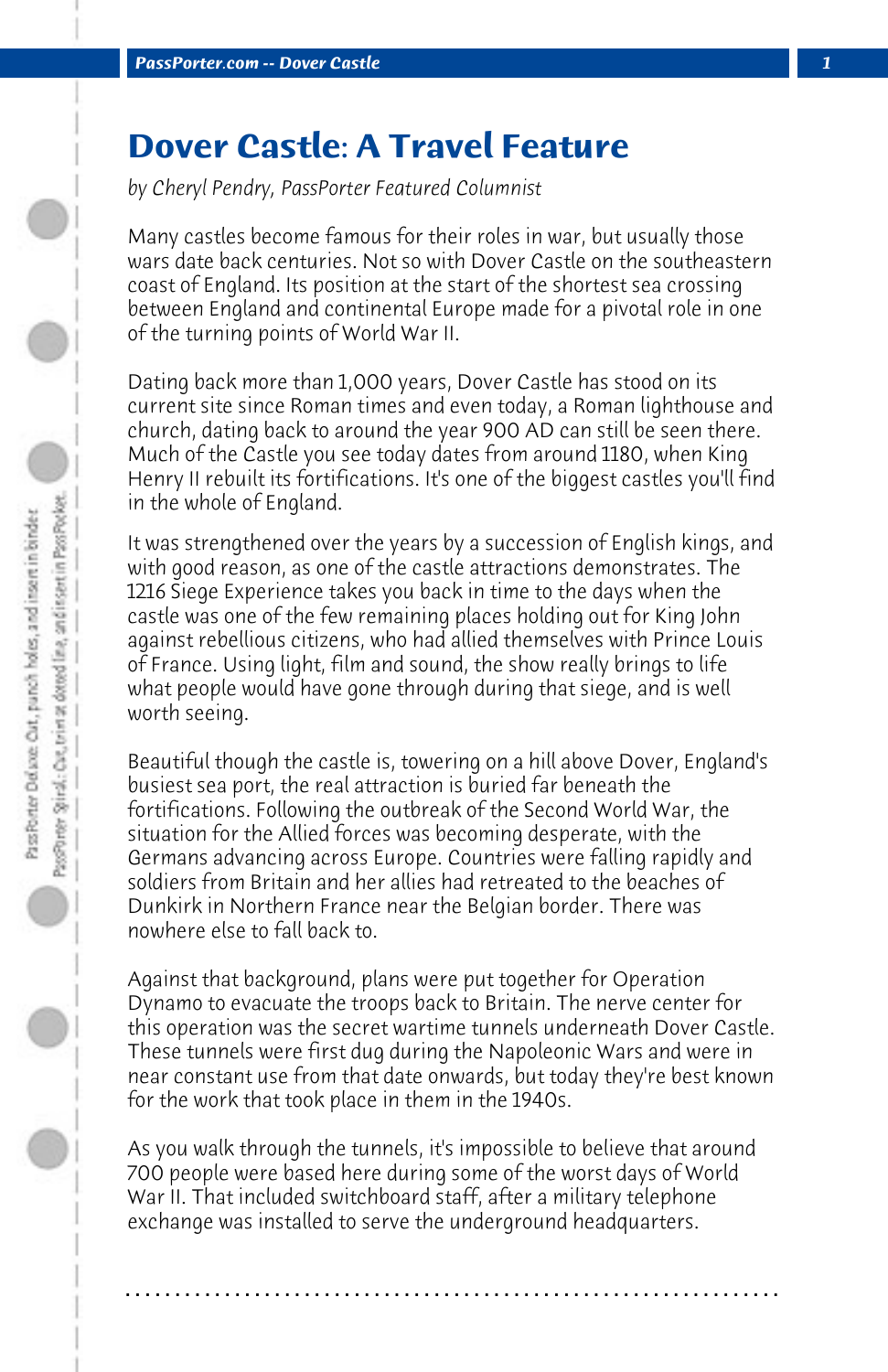*PassPorter.com -- Dover Castle (continued) 2*

It's quite something to see the Command Centre, where Winston Churchill, then the Prime Minister of Great Britain, viewed the Battle of Britain. That's the name given to attempts by the German air force, the Luftwaffe, to try and gain air superiority over the British Royal Air Force. The plan was that once that was achieved, the Germans would then invade Britain. But despite undertaking the most sustained bombing campaign up until that date, the plan failed and is now widely seen as a major turning point in the war.

Not only were these tunnels a command center, but they were also home to an underground hospital. It can't have been easy trying to work under these conditions, and another of the exhibits shows a surgeon attempting to save the life of an injured pilot.

Since those days in the 1940s, the tunnels had been on standby to be used in the event of a nuclear attack, but gradually they fell into disuse before being re-opened for visitors to step back into history.

Dover Castle is open throughout the year, except between December 24-26 and on January 1. The Castle is also closed on Tuesdays and Wednesdays between the beginning of November and the end of January. It's about a mile and a half from Dover Priory railway station, so to reach the Castle without a car; you'll either need to catch a taxi or a bus there.

Dover itself is about an hour and a half's drive from London and it's also home to another famous sight. Situated on the southeastern coast of England, you'l[l find the famous White Cliffs of Dover here](http://www.passporter.com/articles/cheryl-pendry-featured-columnist.asp), which have been described as the country's most popular stretch of coastline. With good reason, as they've been the sight that has welcomed people to England for centuries.

Of course, if you fancy heading further afield to mainland Europe, Dover is one way to start those travels, with the Port of Dover the busiest in England. As well as regular ferry services across to France, Dover is also becoming a regular port of call with many cruise ships. You never know, with its recent Mediterranean excursion, perhaps one day we'll see the Disney Magic setting down anchor there!

*About The Author: Cheryl and husband Mark live in England and love to travel, particularly to America. They are in the process of visiting every Disney theme park around the world, having already been to Disneyland Resort Paris, Hong Kong Disneyland and both American Disney resorts. They are now planning for their trip to Japan in the spring to visit the Tokyo Disney Resort.* Click here to view more of Cheryl's articles!

**. . . . . . . . . . . . . . . . . . . . . . . . . . . . . . . . . . . . . . . . . . . . . . . . . . . . . . . . . . . . . . . . . .**